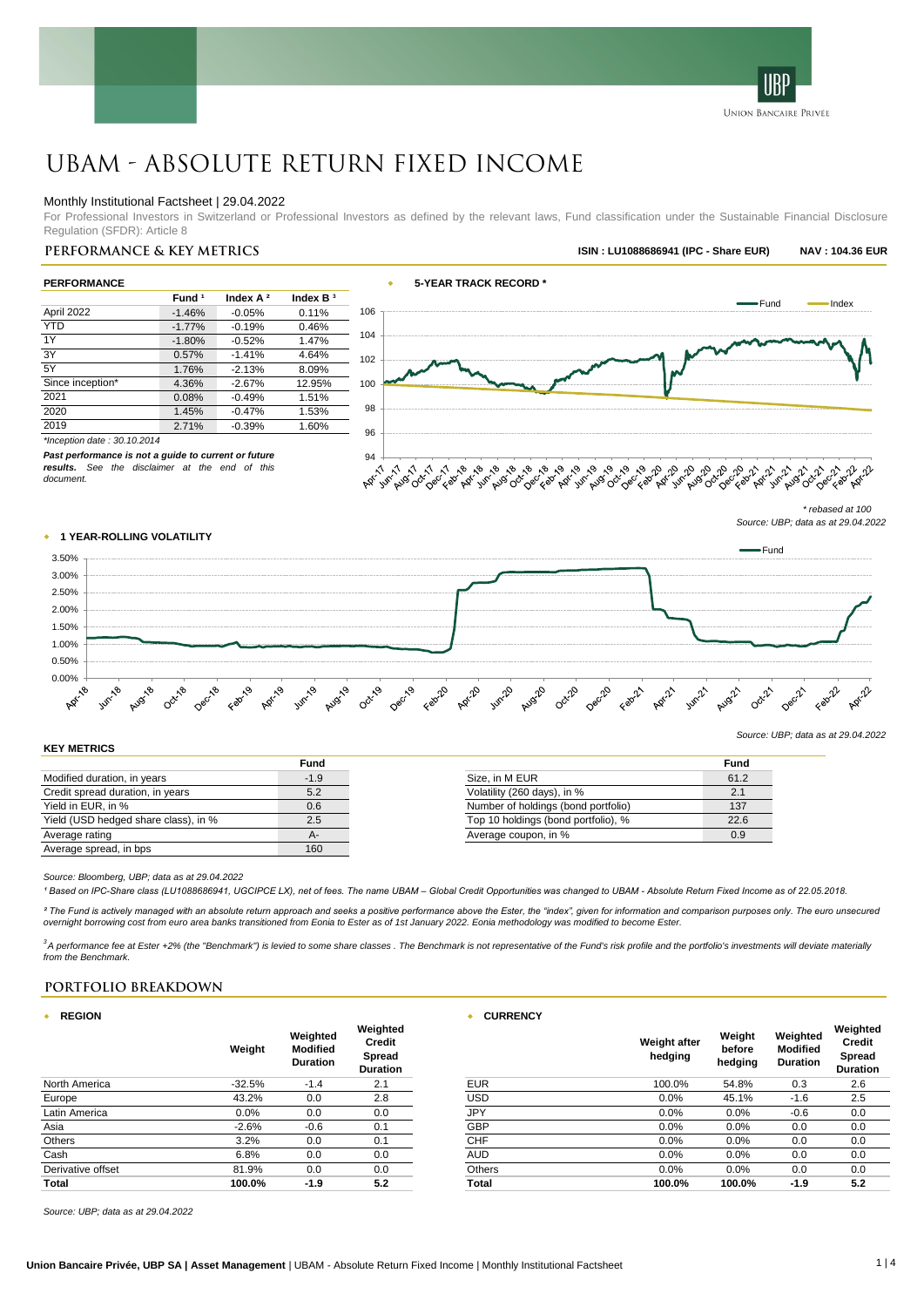### **w SECTOR**

|                          | Weight    | Weighted<br><b>Modified</b><br><b>Duration</b> | Weighted<br><b>Credit</b><br><b>Spread</b><br><b>Duration</b> |                   | Weight    | Weighted<br><b>Modified</b><br><b>Duration</b> | Weigh<br>Crec<br>Spre<br>Durat |
|--------------------------|-----------|------------------------------------------------|---------------------------------------------------------------|-------------------|-----------|------------------------------------------------|--------------------------------|
| Governments              | $-135.8%$ | $-3.5$                                         | 0.0                                                           | AAA               | $-133.9%$ | $-3.5$                                         | 0.0                            |
| Agencies                 | 0.0%      | 0.0                                            | 0.0                                                           | AA                | 4.5%      | 0.0                                            | 0.1                            |
| <b>Banks Senior</b>      | 55.8%     | 0.7                                            | 1.4                                                           | A                 | 44.7%     | 0.5                                            | 1.1                            |
| <b>Banks Tierl</b>       | 0.0%      | 0.0                                            | 0.0                                                           | <b>BBB</b>        | 71.8%     | 1.0                                            | 2.9                            |
| <b>Banks Tierll</b>      | 0.4%      | 0.0                                            | 0.0                                                           | <b>HY</b>         | 26.1%     | 0.1                                            | 1.0                            |
| <b>Additional Tier 1</b> | 10.9%     | 0.1                                            | 0.4                                                           | Cash              | 4.8%      | 0.0                                            | 0.0                            |
| <b>Insurance Senior</b>  | 2.3%      | 0.0                                            | 0.1                                                           | Derivative offset | 81.9%     | 0.0                                            | 0.0                            |
| <b>Insurance Sub</b>     | 0.0%      | 0.0                                            | 0.0                                                           | Total             | 100.0%    | $-1.9$                                         | 5.2                            |
| Autos                    | 1.8%      | 0.1                                            | 0.1                                                           |                   |           |                                                |                                |
| Consumer                 | 3.3%      | 0.1                                            | 0.1                                                           |                   |           |                                                |                                |
| Industrials              | 8.8%      | 0.3                                            | 0.3                                                           |                   |           |                                                |                                |
| Tmt                      | 2.4%      | 0.1                                            | 0.1                                                           |                   |           |                                                |                                |
| <b>Utilities</b>         | 3.3%      | 0.1                                            | 0.1                                                           |                   |           |                                                |                                |
| Hybrids                  | 3.5%      | 0.1                                            | 0.1                                                           |                   |           |                                                |                                |
| Indices IG               | 39.1%     | 0.0                                            | 1.9                                                           |                   |           |                                                |                                |
| Indices HY               | 15.5%     | 0.0                                            | 0.7                                                           |                   |           |                                                |                                |
| Cash                     | 6.8%      | 0.0                                            | 0.0                                                           |                   |           |                                                |                                |
| Derivative offset        | 81.9%     | 0.0                                            | 0.0                                                           |                   |           |                                                |                                |
| Total                    | 100.0%    | $-1.9$                                         | 5.2                                                           |                   |           |                                                |                                |

| RATING |  |
|--------|--|

|                   | Weight    | Weighted<br><b>Modified</b><br><b>Duration</b> | Weighted<br><b>Credit</b><br><b>Spread</b><br><b>Duration</b> |  |
|-------------------|-----------|------------------------------------------------|---------------------------------------------------------------|--|
| AAA               | $-133.9%$ | $-3.5$                                         | 0.0                                                           |  |
| AA                | 4.5%      | 0.0                                            | 0.1                                                           |  |
| A                 | 44.7%     | 0.5                                            | 1.1                                                           |  |
| <b>BBB</b>        | 71.8%     | 1.0                                            | 2.9                                                           |  |
| HY                | 26.1%     | 0.1                                            | 1.0                                                           |  |
| Cash              | 4.8%      | 0.0                                            | 0.0                                                           |  |
| Derivative offset | 81.9%     | 0.0                                            | 0.0                                                           |  |
| Total             | 100.0%    | $-1.9$                                         | 5.2                                                           |  |

*Source: UBP; data as at 29.04.2022*

## **TOP 10 ISSUERS / POSITIONS**

| Name                        | Weight | <b>Average Maturity</b> | <b>Weighted Credit Spread Duration</b> |
|-----------------------------|--------|-------------------------|----------------------------------------|
| iTraxx Main                 | 20.5%  | 5.1                     | 1.0                                    |
| <b>CDX</b> Investment Grade | 18.6%  | 5.1                     | 0.9                                    |
| <b>UBAM - Hybrid Bond</b>   | 9.7%   | 0.5                     | 0.3                                    |
| CDX High Yield              | 8.4%   | 5.1                     | 0.3                                    |
| iTraxx Xover                | 7.1%   | 5.1                     | 0.3                                    |
| Morgan Stanley              | 4.1%   | 2.7                     | 0.1                                    |
| JP Morgan                   | 3.9%   | 2.5                     | 0.1                                    |
| Mizuho Bank                 | 3.8%   | 2.3                     | 0.1                                    |
| Citigroup                   | 3.7%   | 2.8                     | 0.1                                    |
| Natwest group               | 3.3%   | 3.0                     | 0.1                                    |
|                             |        |                         |                                        |
| <b>Total</b>                | 83.2%  |                         | 3.4                                    |
|                             |        |                         |                                        |

*Source: UBP; data as at 29.04.2022*

## **PERFORMANCE ATTRIBUTION\***

| Period     | <b>Fotal return before fees</b> | <b>Duration</b>    | - 1<br>$\sqrt{ }$ | <b>Credit Bonds</b> | Credit Index  | Other |
|------------|---------------------------------|--------------------|-------------------|---------------------|---------------|-------|
| <b>MTD</b> | $\sim$<br>ט ש                   | $\sim$<br><b>L</b> |                   |                     | -o∠           |       |
| <b>YTD</b> | $\sim$ $-$<br>. ט               | 154<br>ישו         |                   | 168                 | $\sim$<br>12t |       |

*Source: UBP; data as at 29.04.2022, excess return over the Index \*in bps*

*Past performance is not a guide to current or future results. See the disclaimer at the end of this document.*

## **HISTORICAL ANALYSIS**

### **PORTFOLIO DATA**

|                                      | Apr-22 | Mar-22 | Feb-22 | <b>Jan-22</b> | <b>Dec-21</b> | <b>Nov-21</b> | Oct-21 |
|--------------------------------------|--------|--------|--------|---------------|---------------|---------------|--------|
| Yield in EUR. in %                   | 0.6    | 0.4    | 0.9    |               | 1.0           | 0.9           | 0.8    |
| Yield (USD hedged share class), in % | 2.5    | 1.9    |        | . 6           | l .8          | 2.0           |        |
| Credit spread duration               |        | 5.3    | 4.6    | 4.6           |               | 3.8           | 3.6    |
| Average rating                       | А-     | А-     | А-     | $A -$         | А-            | $A -$         | А-     |

#### w **CREDIT EXPOSURE IN RASD\***



*Source: UBP; data as at 29.04.2022*

*\* RASD. Risk Adjusted Spread Duration: a measure of the credit exposure of a position relative to the overall credit exposure of the portfolio*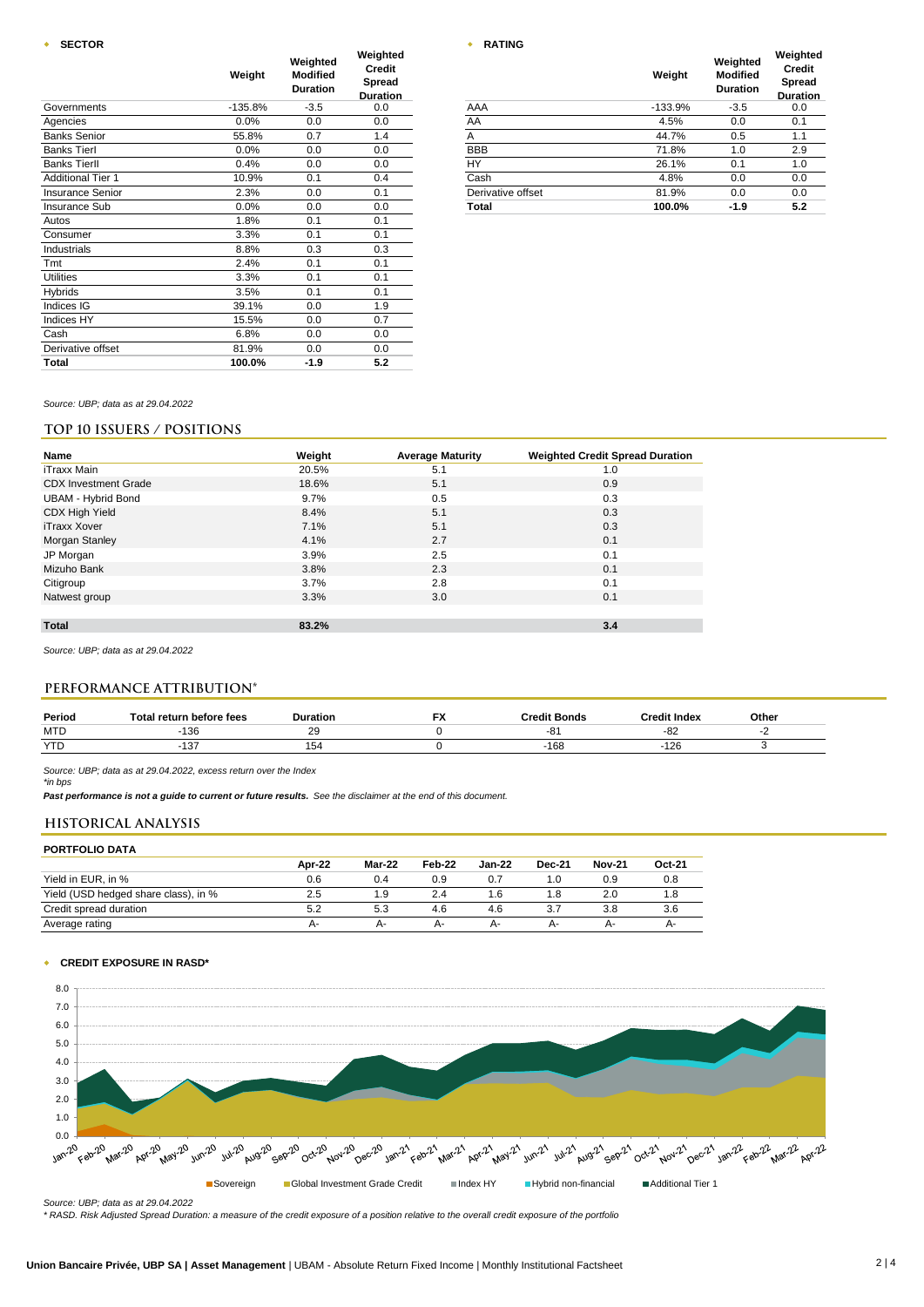#### w **INTEREST RATE DURATION EXPOSURE \***



*Source: UBP; data as at 29.04.2022*

*\* In modified duration*

#### **ESG SECTION**

|                          | Fund |  |
|--------------------------|------|--|
| <b>ESG Quality Score</b> | 10.0 |  |
| Environmental            | 7.3  |  |
| Social                   | 5.1  |  |
| Governance               | 5.5  |  |
| <b>ESG Rating</b>        | ΑΑΑ  |  |

*Source: @2022 MSCI ESG Research LLC – Reproduced by permission; data as at 29.04.2022 ESG Quality Score /10*

|                                                   | Fund    |  |
|---------------------------------------------------|---------|--|
| Weight Average Carbon Intensity*                  | 107.8   |  |
| <b>Weighted Average Carbon Intensity Coverage</b> | 90.4%   |  |
| Weight Average GHG Intensity**                    | 0.0     |  |
| <b>Weighted Average GHG Intensity Coverage</b>    | $0.0\%$ |  |

*Source: @2022 MSCI ESG Research LLC – Reproduced by permission; data as at 29.04.2022*

*\*(tons CO2e/\$M Sales) - Corporate issuers*

*\*\*(tons CO2e/\$M GDP) - Sovereign issuers*

*Source: @2022 MSCI ESG Research LLC – Reproduced by permission; data as at 29.04.2022*

Although UBP SA's information providers, including without limitation. MSCI ESG Research LLC and its affiliates (the "ESG Parties"), obtain information from sources they consider reliable. none of the ESG Parties warrants or guarantees the originality, accuracy and/or completeness of any data herein. None of the ESG Parties makes any express or implied warranties of any kind, and the ESG Parties hereby expressly disclaim all warranties of merchantability and fitness for a particular purpose, with respect to any data herein. None of the ESG Parties shall have any liability for any errors or omissions in connection with any data herein. Further, without limiting any of the foregoing, in no event shall any of the ESG Parties have any liability foi<br>any direct, indirect, speci

#### **APPENDIX**

#### **ESG Rating**

The ESG Rating is derived from ESG Quality Score. The score is mapped to a seven-letter scale: best (AAA) to worst (CCC). The ESG Quality Score is mapped to a Letter Rating as *follows: [8.6,10] -> AAA; [7.1, 8.6] -> AA; [5.7, 7.1] -> A; [4.3, 5.7] -> BBB; [2.9, 4.3] -> BB; [1.4, 2.9] -> B, [0; 1.4] -> CCC.*

#### w **ESG Quality Score**

The ESG Quality Score represents either the ESG Ratings Final Industry-Adjusted Score or Government Adjusted ESG Score of the issuer. ESG Ratings indicate how well an issuer manages its most material ESG risks relative to sector peers. Government Ratings indicates overall environmental, social, and governance (ESG) performance of a region. While the three underlying scores (Environmental, Social, Governance) are absolute scores, the ESG Quality Score is relative to industry/regional peers and thus cannot be easily deducted from the three underyling scores. The net exposure of ESG rating positive trend, ESG rating negative trend and ESG tail risk (specifically holdings with CCC and B ESG Ratings) are applied as a multipliei<br>to the weighted average score to

#### w **Environmental Score**

The ESG Environmental Score represents either the Intangible Value Assessment (IVA) Environmental Pillar Score or Government Rating Environmental Pillar Score of the issuer. The score indicates how well an issuer manages its environmental issues. Score ranges from 0-10. The Environmental Pillar Score represents the weighted average of all Key Issues that fall *under the Environment Pillar.*

#### w **Social Score**

The ESG Social Score represents either the Intangible Value Assessment (IVA) Social Pillar Score or Government Rating Social Pillar Score of the issuer. The score indicates how well an *issuer manages its social issues. Score ranges from 0-10. The Social Pillar Score represents the weighted average of all Key Issues that fall under the Social Pillar.*

#### **Governance Score**

The ESG Governance Score represents either the Intangible Value Assessment (IVA) Governance Pillar Score or Government Rating Governance Pillar Score of the issuer. The score indicates how well an issuer manages its governance issues. Score ranges from 0-10. The Governance Pillar Score represents the weighted average of all Key Issues that fall under the *Governance Pillar.*